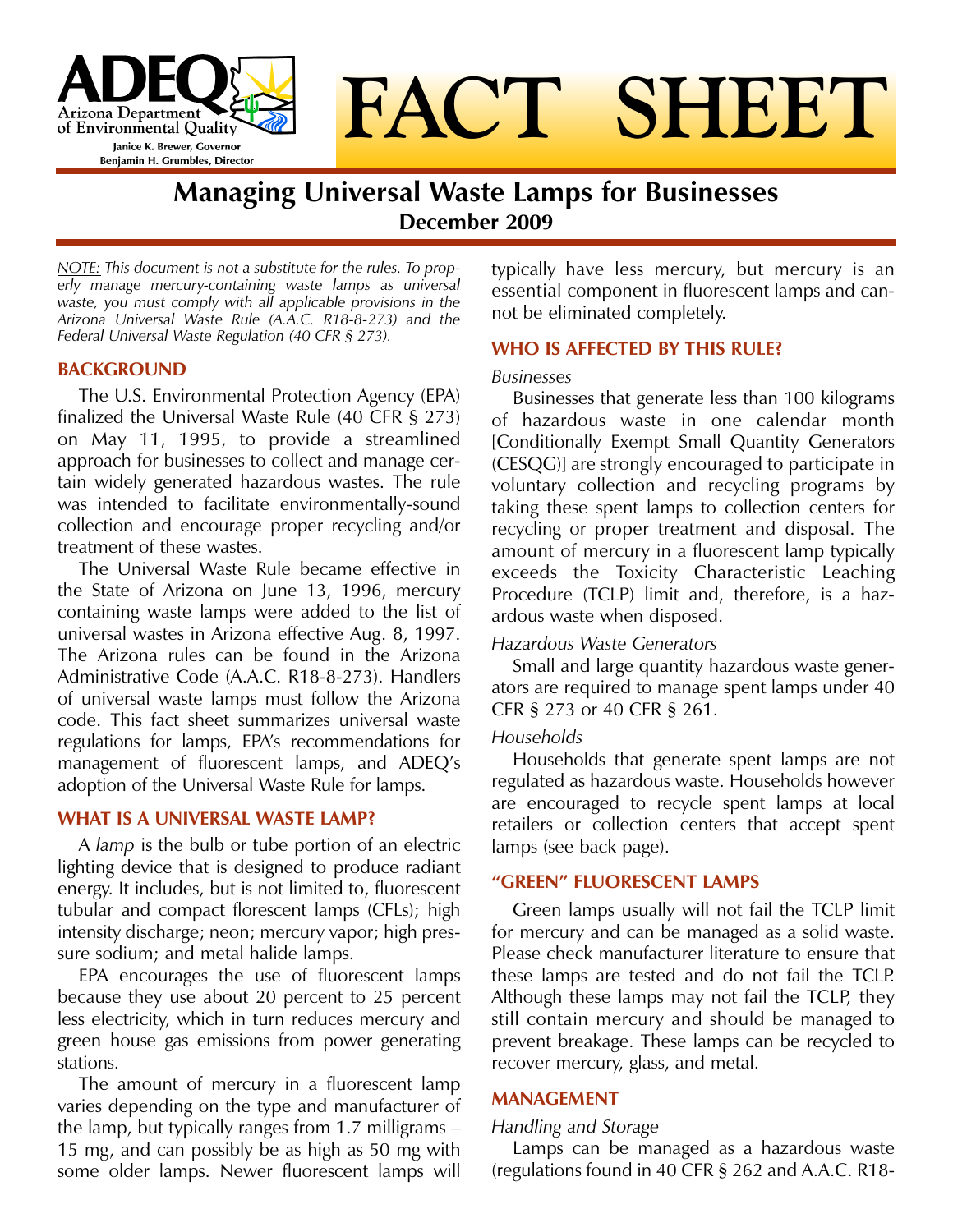8-262) or as a universal waste (regulations found in 40 CFR § 273 and A.A.C. R18-8-273). If managing the lamps as a hazardous waste, the facility must make a determination of how many lamps are generated per month to determine the generator/handler status (ADEQ estimates that 350 four-foot lamps to generate 100 kg of hazardous waste).

# *Location*

Identify an area in your facility where universal waste lamps will be stored. This area should be away from high-traffic areas, should be clean, dry, and free of broken lamp debris, and should ideally have an independent air handling system to help minimize employee exposure to mercury in the event a lamp is broken.



# *Handling of Lamps*

Employees handling lamps must understand the Universal Waste Rule for lamps. The lamps should be handled carefully to prevent breakage, placed immediately in a sturdy container, and brought to the universal waste storage area.

# *Storage of Spent Lamps*

Lamps must be stored in a container that is structurally sound and compatible with the contents of the lamp. It also should lack evidence of leakage, spillage, or damage that could cause leakage or releases of mercury. The container should be stored in a such a way that it will not tip over and must be closed unless actively adding or removing universal waste lamps.

The container must be labeled or marked with the words "Universal Waste – Lamp(s)," or "Waste  $Lamp(s)$ ," or "Used  $Lamp(s)$ ." A label with those words can be affixed to or the words can be written on the container.

A handler of universal waste lamps must be able to demonstrate the length of time that the lamps have been accumulated as a waste. The handler may not accumulate universal waste for longer than one year. Demonstrating accumulation time can be accomplished by:

(a) marking or labeling the container or storage area with the first date a lamp was placed in the container, or

(b) maintaining an inventory system onsite that identifies the date each lamp became a waste or the earliest date that a lamp in a group of lamps became a waste.

Containers holding lamps should not be overfilled or underfilled when shipped and care should be used when stacking boxes to keep the lamps from being crushed. Do not secure lamps together with tape or rubber bands.

# *Broken Lamps*

Once a lamp breaks, it immediately releases mercury vapors into the air if not cleaned up. Ensure your facility has proper procedures for reporting and managing broken lamps. Follow OSHA, EPA, and state regulations when managing broken lamps.

Immediately contain the releases of fragments and residues from the broken lamp(s) and manage this debris as hazardous waste unless other exemptions apply (i.e. lamps were generated in a household or a CESQG facility). EPA recommends that broken lamps are to be kept in a sealed container, preferably glass or metal. Containers should be removed from the building as soon as possible and kept in a cool place, away from high-traffic areas, in the 180/90-Day Hazardous Waste Storage Area. Containers of broken lamps should not be opened to add or remove broken lamps.

# **DEVELOPING A RECYCLING PROGRAM**

- 1. Assess your facility with the following questions:
	- How many lamps are in your facility?
	- Where are they located?
	- How many lamps are replaced per month or year?
	- How do you currently manage and store spent lamps?
	- Do employees know who to call if a lamp is burnt out?

2. Consult federal and state regulations concerning universal waste lamps.

3. Select a recycler that will best serve your needs and can provide assurance that your lamps are being properly managed. Consider the following criteria in selecting a recycler:

- Service: responsiveness, timeliness, flexibility, capabilities
- Risk Management: environmental record and compliance history, government permits and approval for facility operations and transportation, maintained debris and dust-free public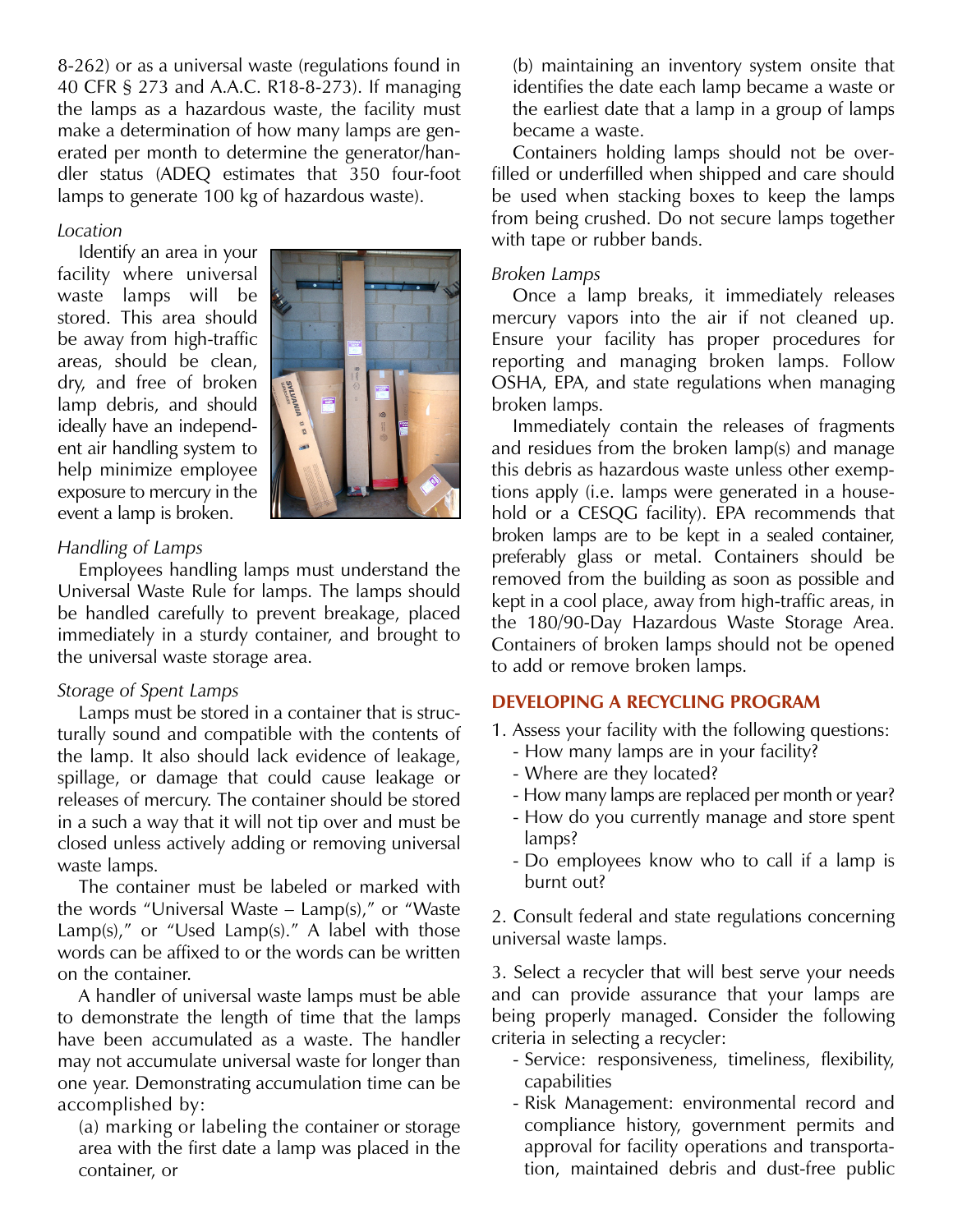areas, insurance requirements for general and pollution liability are met, and indemnities or other assurances offered to clients.

- 4. Establish a process for handling and storing spent lamps. See the above section for recommendations.
- 5. Getting your spent lamps to the recycler is important. - Pick-Up Service: offered by transportation companies or the recycler.
	- Mail-In or Box Program: the recycler may provide a container to fill, which is shipped when filled. In this program, your facility must ensure the containers must meet all proper packaging, labeling, and shipping requirements.
	- Self-Transport: you can transport the lamps to the recycling facility yourself. Ensure the lamps are managed in a way that prevents breakage.
- 6. Educate employees about the dangers of mercury, importance of minimizing the release of mercury, and your management procedures for lamp handling and storage. Employees must be trained in accordance with applicable state and federal requirements.
- 7. Keep records of your recycling efforts, including documentation like a receipt or certificate that the recycler is properly recycling the lamps.

#### **DRUM TOP CRUSHERS**

In the state of Arizona, universal waste rules do not allow lamp crushing at the generator, transporter, or collection points. A business that uses a bulb crusher must follow applicable hazardous waste generator rules found in 40 CFR § 262 and A.A.C. R18-8-262. The crushed bulbs would then be counted in the generator's monthly hazardous waste generation. A generator of hazardous waste is obligated to minimize the release of mercury found in the lamps, so a control device is required on all crushers to prevent emissions. The Arizona Industrial Commission may specify additional requirements for businesses operating bulb crushers. For additional information, please call (602) 542- 5795.

EPA has found that Drum Top Crushers (DTC) can cause exposures of mercury even with lowmercury lamps. In the event a DTC is used, filters used in the crusher may be hazardous waste and must have a waste determination performed. The DTC also must be used in a cool room with adequate ventilation that does not recirculate the air, and crushed lamps should not be transferred to another container due to a significant release of mercury.

#### **WHERE CAN I GET MORE INFORMATION?**

For additional information please contact ADEQ:

Hazardous Waste Inspections and Compliance Unit Waste Programs Division 1110 W. Washington St. Phoenix, AZ 85007 (602) 771-4673 or toll free at (800) 234-5677 Ext. 771-4673 Hearing impaired persons call ADEQ's TDD line: (602) 771-4829 www.azdeq.gov/environ/waste/index.html

*The following Web sites offer additional information:* 

EPA's Spent Mercury-Containing Lamp Recycling: www.epa.gov/bulbrecycling

Energy Star on Compact Fluorescent Lamps (CFLs): www.energystar.gov/cfls

EPA's Mercury and Mercury Containing Products: www.epa.gov/mercury www.epa.gov/epr/products/mercury.htm

EPA's Broken Lamps Clean-up Procedures: www.epa.gov/mercury/spills/index.htm#fluorescent

EPA's Local Recycling Options for Households: www.epa.gov/bulbrecycling

Earth 911: www.earth911.org

### **SPENT LAMP MANAGEMENT FACILITIES IN ARIZONA**

Recycling your lamps can be accomplished through regular pick up by hazardous waste transporters, mail-in prepaid boxes offered by a number of different retailers, or by dropping off your lamps at one of the following facilities:

*WM Universal Waste Lamp Tracker, Inc.* 10 S. 48th St., Suite #4 Phoenix, AZ 85043 (602) 353-9282 (800) 414-0443

*Lighting Resources, LLC* 1522 E. Victory St., Suite #4 Phoenix, AZ 85040 (602) 276-4278